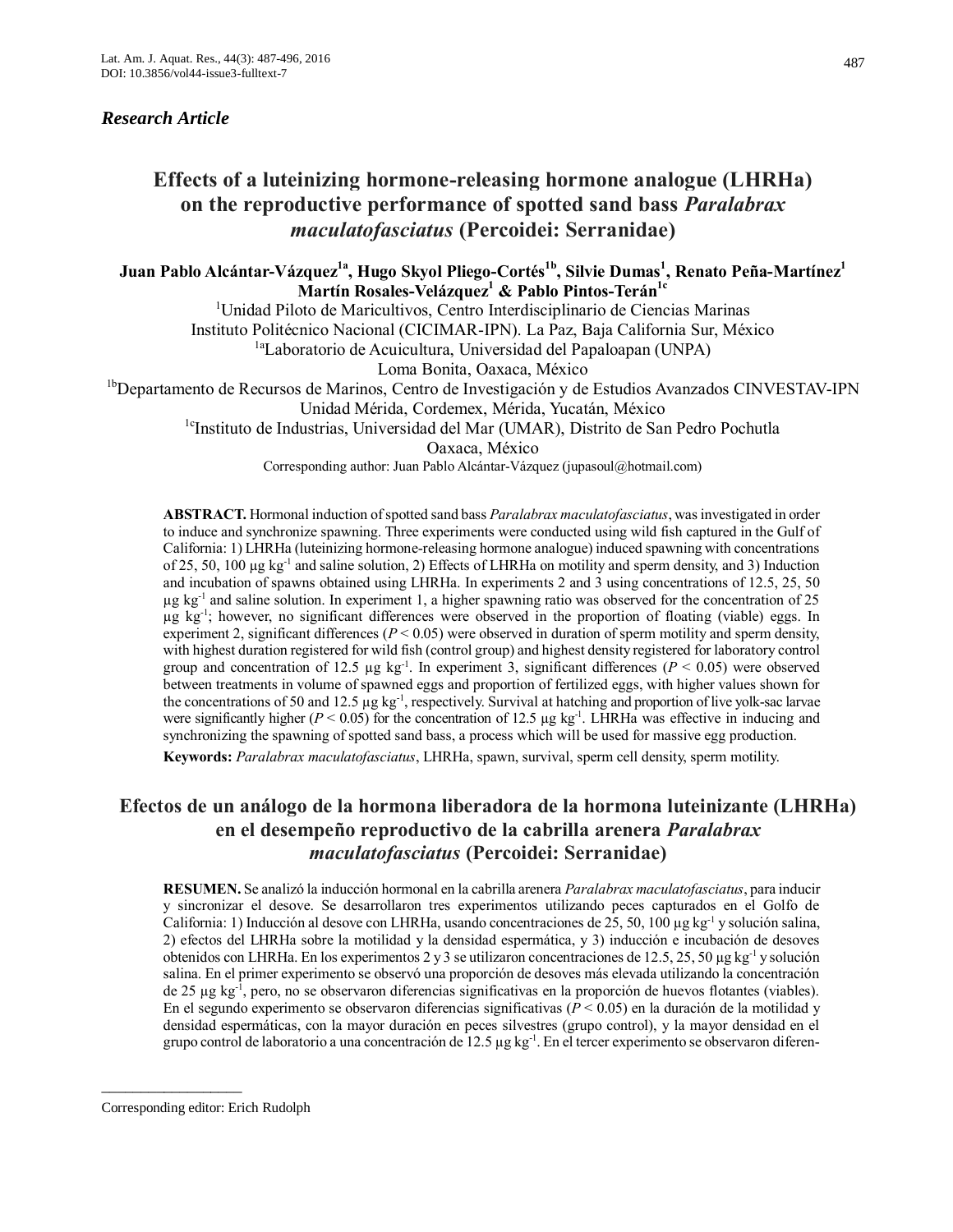cias significativas (*P* < 0,05) en el volumen de huevos desovados y proporción de huevos fertilizados, con los mayores valores en las concentraciones de 50 y 12,5  $\mu$ g kg<sup>-1</sup>, respectivamente. La supervivencia a la eclosión y proporción de larvas vitelinas vivas fue significativamente mayor (*P* < 0,05) en la concentración de 12,5 µg kg-1 . El LHRHa fue eficaz para inducir y sincronizar desoves de cabrilla arenera utilizados para la producción masiva de huevos.

**Palabras clave:** *Paralabrax maculatofasciatus*, LHRHa, desove, supervivencia, densidad de células espermáticas, motilidad espermática.

#### **INTRODUCTION**

Spotted sand bass *Paralabrax maculatofasciatus* (Steindachner, 1868), is a protogynous hermaphrodite species (Lluch-Cota, 1995) with a reasonable potential for culture on the northwest coast of Mexico due to its apparently suitable characteristics for aquaculture (Álvarez-González *et al.,* 2001), including its adaptability to environmental changes, low territoriality and potential for induced spawning under controlled laboratory conditions, all factors which allow for the mass production of juveniles almost all year (Avilés-Quevedo *et al.,* 1995; Rosales-Velázquez, 1997; Martínez-Brown, 2007). Additionally, several techniques involved in spotted sand bass cultivation have been successfully developed in our laboratory, including larval culture (Álvarez-González *et al.,* 2000), juvenile nutrition and grow-out in sea cages (Álvarez-González *et al*., 2001; Grayeb-del Alamo, 2001). However, when reared in captivity from larvae, sexual maturation occurs precociously before commercial size is reached (unpublished data). This is a major problem for fish farming because sexual maturation is accompanied, in many species, by a decrease in growth rate and survival (Felip *et al*., 2001; Piferrer *et al*., 2009). Production of triploid fish could be a solution to this problem, but first it is necessary to develop a protocol of hormonal induction in order to synchronize the spawning of spotted sand bass that normally occurs in captivity and be able to obtain male and female gametes which could be manually fertilized in order to induce a triploid treatment.

Environmental and hormonal manipulation have become reliable fish farming methods for inducing gonadal maturity and synchronizing ovulation, spermiation and spawning under culture conditions (Donaldson & Hunter, 1983; Nagahama, 1994; Zohar & Mylonas, 2001; Asturiano *et al.,* 2005; Bosak-Kahkesh *et al.,* 2010). Superactive analogues such as mammalian luteinizing hormone releasing hormone (LHRHa) are widely preferred alone or in combination with a dopamine receptor antagonist over native LHRH and other compounds in a number of freshwater and marine species (Ngamvongchon *et al.,* l988; Thomas & Boyd, l988; Alvariño *et al.,* 1992; Carrillo *et al.,* 1995; Morehead *et al.*, 1998; Brzuska, 1999; Nayak *et al*., 2001; Duncan *et al*., 2003; Cek & Gökce, 2006). LHRHa has suitable characteristics such as high biological activity, low specificity, zero side effects and reasonable price (Zohar & Mylonas, 2001) which make it a perfect candidate for its use in the spotted sand bass.

The aim of this work is to study the effectiveness of the LHRHa administration for inducing and synchronizing spawning in wild, spotted sand bass broodstock in order to obtain gametes that will be used for the mass production of juveniles and in triploidy induction experiments.

#### **MATERIALS AND METHODS**

#### **Experimental fish**

A wild broodstock of spotted sand bass was captured in the southern part of the Gulf of California (Bay of La Paz, Mexico, 24°9′N, 110°19′W). In total, 52 females (150-250 g) and 90 males (300-500 g) were obtained. The broodstock was transported to the Unidad Piloto de Maricultivos at CICIMAR-IPN. Upon arrival, the fish were sexed by the shape of genital papillae and stocked separately for 14 days for acclimation in 600-L circular fiberglass tanks organized in a closed recirculating system under a controlled photoperiod (13L:11D) and constant temperature (22-23ºC). They were fed *ad libitum* once a day with squid and frozen fish. To avoid circadian variations, all experiments were initiated in the morning.

## **Experiment 1. LHRHa induced-spawning**

Females were anesthetized with 2-phenoxyethanol  $(400 \text{ mg } L^{-1})$ , and a 2-mm diameter polyethylene cannula (E.D. 2 mm; I.D. 1 mm) was used to retrieve egg samples. Mean diameter of eggs was obtained by measuring their major axis with imaging software (Image Pro Plus v4.5, Media Cybernetics, Jandal Scientific, Silver Spring, Maryland, USA). Only females that showed late-vitellogenic eggs with a diameter over 400 µm (Ocampo, 2002) were induced to spawn.

In total, 32 females were randomly divided into four groups of eight fish each. Each fish´s caudal peduncle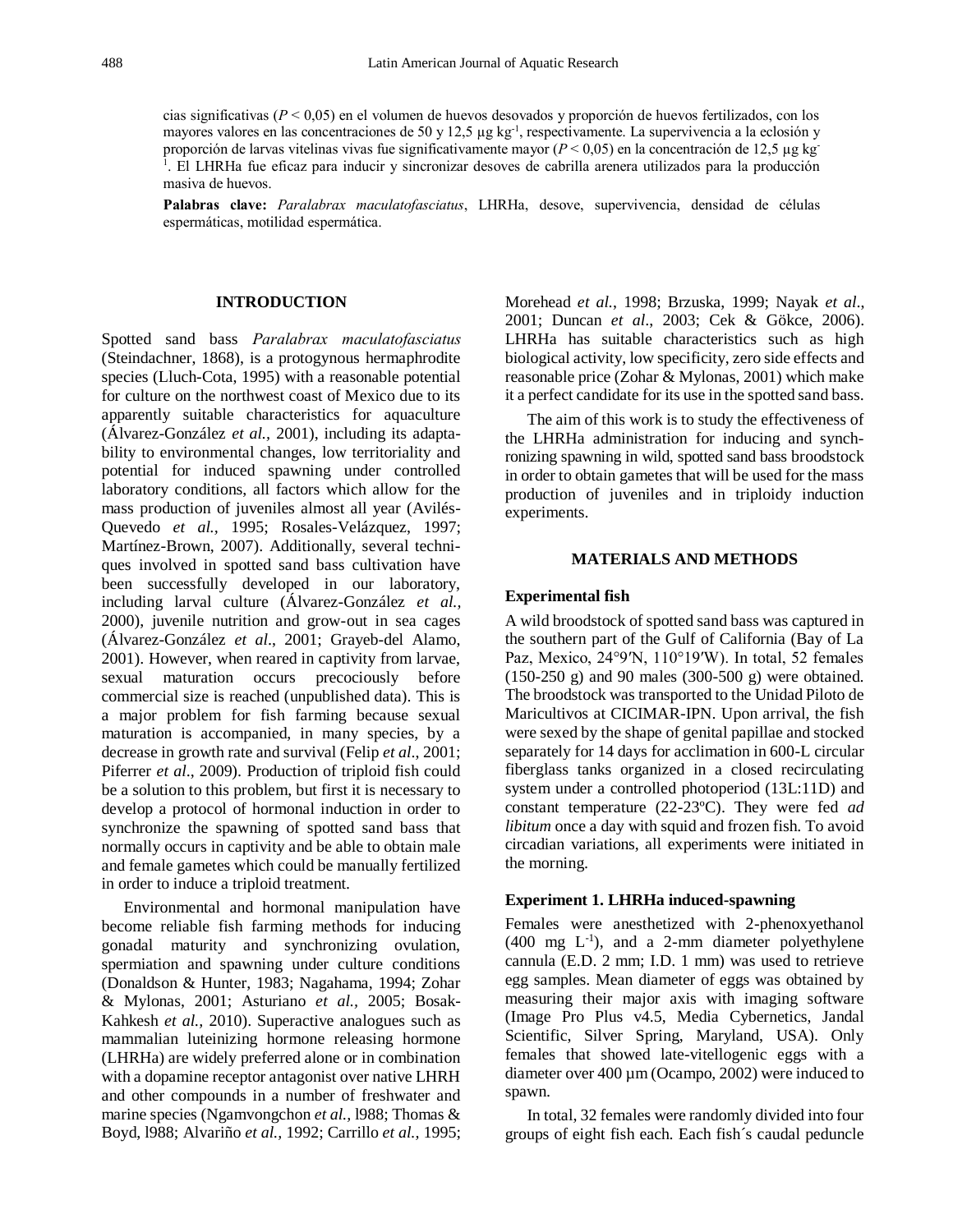was individually marked with a color-coded plastic disc (Rosales-Velázquez, 1997). Three LHRHa (des-Gly10, [D-Ala6] LH-RH Ethylamide, Sigma-Aldrich, St Louis, Missouri, USA) concentrations were used: 25, 50 and 100  $\mu$ g kg<sup>-1</sup>. Injections of a physiological saline solution  $(0.7\% \text{ NaCl}; 0.5 \text{ mL kg}^{-1})$  were applied as control group. Fish were injected intramuscularly into the base of the lateral fin. LHRHa concentration for females was divided into two injections with a 24 h interval. Females were checked for ovulated eggs every 12 h after injection by applying gentle finger pressure to the abdomen from the anterior-to-posterior direction. Spawned eggs were collected by manual striping, placed in plastic bowls and then transferred to a graduated cylinder to volumetrically estimate the number of eggs. Floating eggs were considered viable, while eggs that sank were considered non-viable. Based on volumetric estimates made by Rosales-Velázquez (1997) on the number of eggs per mL (1800), the total number of spawned eggs per female was obtained.

## **Experiment 2. Effects of LHRHa on motility and sperm density**

For this experiment, 64 males were randomly divided into eight groups of eight males each. Three LHRHa concentrations were used: 12.5, 25 and 50  $\mu$ g kg<sup>-1</sup> (two groups per concentration); and as control groups, two groups were injected with a physiological saline solution  $(0.5 \text{ mL kg}^{-1})$ . The concentration was administered in a single intramuscular injection into the base of the lateral fin. Twelve hours after injection, one group per concentration was sacrificed, including a control group. Sperm was extracted by applying gentle pressure to the testes. Collected sperm was refrigerated at 4ºC in a 2-mL test tube. Motility was evaluated immediately after milt collection with the technique described by Rodríguez-Gutiérrez (1992). In brief, using a disposable pipette tip, 10 µL of each milt sample was placed on a concave microscope slide and activated by adding 30  $\mu$ L of filtered seawater (2- $\mu$ m filter, UV-sterilized, chlorinated at  $0.25$  g  $15$  L<sup>-1</sup> for 24 h, and then neutralized with sodium thiosulphate at 0.15  $g$  15 L<sup>-1</sup>). Sperm motility was assessed within 5 s of dilution of semen. Each sperm sample was examined per triplicate under an optical microscope at 40x. Percentage of sperm cells demonstrating motility was recorded at different times after activation in each trial. Sperm cells were considered to be motile when forward movement was observed. All trials were conducted at 23ºC and only with samples that exhibited initial motilities of at least 90%.

Sperm density was determined with a hemocytometer by the technique described by Coffin (1959). Milt was first diluted in a 20-mL test tube by adding 10 µL of milt to 10 mL of non-activating solution (5.0 g NaCO2, 1 mL formaldehyde, 100 mL distilled water), then mixed for 30 s with a vortex mixer. Triplicate counts of five squares each were made on the hemocytometer for each dilution. The mean of the three counts was used to calculate actual sperm density. Samples were left undisturbed on the hemocytometer for five minutes prior to counting to allow sperm cells to settle. Counts were conducted using an optical microscope under a magnification of x40.

These procedures were repeated 24 h after injection in the four remaining tanks. In addition, two more control groups were used; one wild control group (WiC) that included three males sacrificed 24 h after their arrival from the field and one untreated control group (laboratory control, LbC) composed of seven males sacrificed at the time of the experiment (two weeks after their arrival from the field), three males sacrificed 12 h after injection of the LHRHa-treated groups and four males sacrificed 24 h after injection of the LHRHa-treated groups. Evaluation of sperm motility and density was performed by one observer (in each case) to avoid bias errors.

## **Experiment 3. Induction and incubation of spawns obtained with LHRHa**

For this experiment, four groups of five males and five females each were stocked in a closed recirculating system composed of 1000-L fiberglass circular tanks equipped with egg collectors that received and filtered water from the top of the broodstock tank. The LHRHa concentrations for females were selected based on results obtained in the first experiment (12.5, 25 and 50  $\mu$ g kg<sup>-1</sup>). The concentration selected for males was 25  $\mu$ g kg<sup>-1</sup>. The LHRHa concentration was administered in a single intramuscular injection to both males and females. Control males and females were injected as described above.

Egg collectors were checked every day and the proportion of floating eggs was volumetrically evaluated. Three samples of 100 viable (floating) eggs were collected for each LHRHa concentration and incubated at 23ºC in plastic cylinders with aerated, filtered seawater and a working volume of 2-L. Survival at hatching was calculated as the number of larvae with respect to the number of initial eggs and expressed as a percentage. Proportion of live yolk-sac larvae was calculated as the number of live yolk-sac larvae/hatched larvae.

#### **Statistical analysis**

Percentage data were logarithmically transformed (Log<sub>2</sub> and Log<sub>10</sub>) before statistical analysis (Sokal & Rohlf, 1998). Normality was verified using a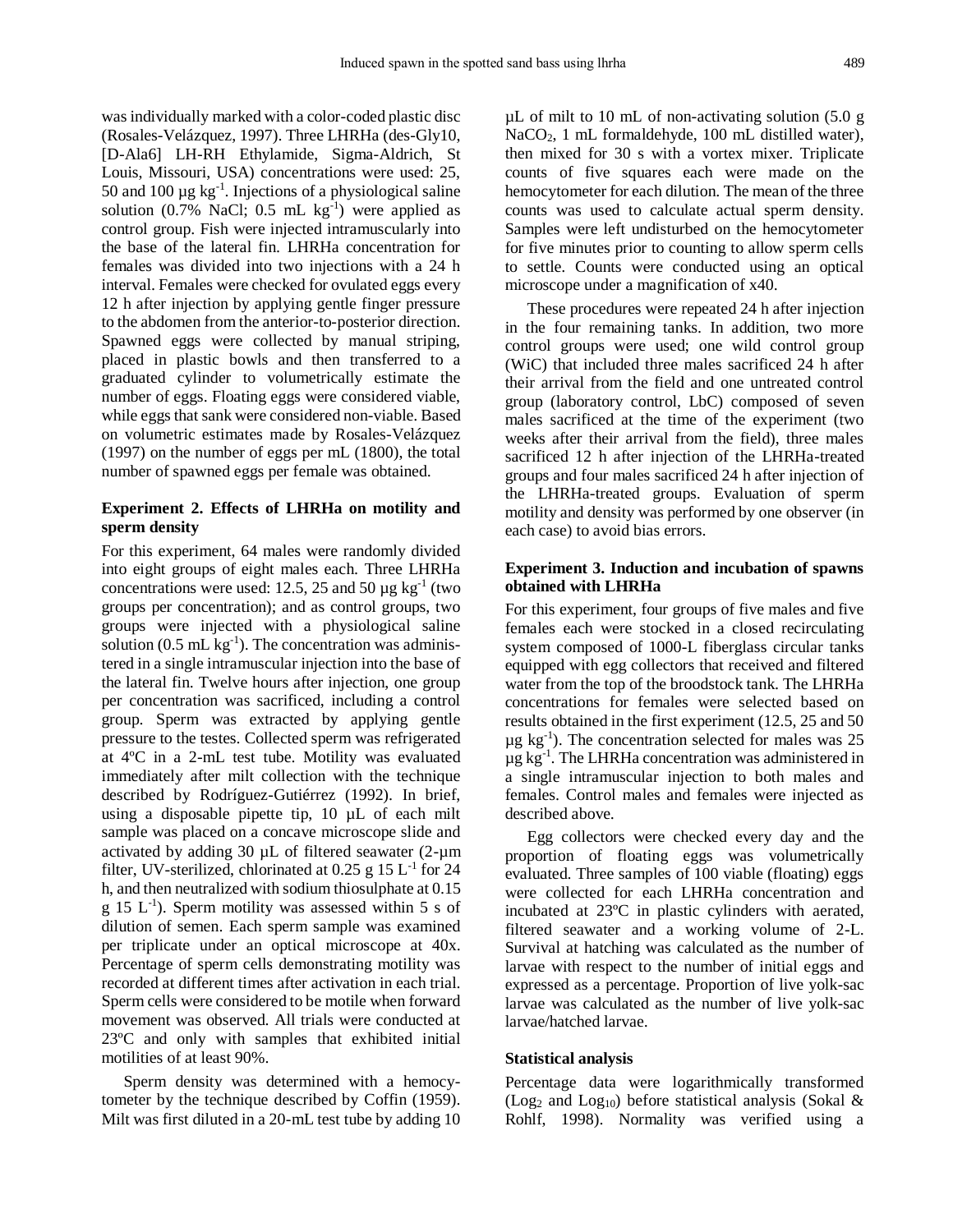Kolmogorov-Smirnov test and homogeneity of variances using a Levene test. One-way ANOVA was used to compare the effects of different LHRHa concentrations in experiment 1. For experiment 2, one-way ANOVA was used to compare the effect of different concentrations of LHRHa on sperm density and a twoway ANOVA was used to compare the effects of different LHRHa concentrations and time on sperm motility. A Tukey test was used when significant differences were detected. For experiment 3, a Cochran´s Q test was used to compare the volume of spawned eggs and the proportion of fertilized eggs between days. A chi-square goodness-of-fit test was used to compare the total volume of spawned eggs and the proportion of fertilized eggs between groups. A one-way ANOVA was used to compare the effects of different LHRHa concentrations on survival at hatching and proportion of live yolk-sac larvae. The established level of significance for all analyses was *P* < 0.05.

## **RESULTS**

#### **LHRHa induced-spawning**

Spawns were obtained 36 h after the second injection of LHRHa applied to females in all treated groups. No females injected with saline solution spawned. A higher spawning ratio was observed for the concentration of 25  $\mu$ g kg<sup>-1</sup> with a greater number of spawned females compared to the concentrations of 50 and 100  $\mu$ g kg<sup>-1</sup> (Table 1). No significant differences ( $P > 0.05$ ) were found in proportion of live embryos showed between the three LHRHa concentrations (Table 1); however, a tendency was observed for a higher volume of spawned eggs in the lower concentrations.

#### **Effects of LHRHa on motility and sperm density**

The WiC group showed a significantly  $(P < 0.05)$ longer duration of sperm motility until 90 to 100% loss compared to the LHRHa-treated groups and the LbC group (Table 2). Between the LHRHa-treated groups, the concentration of 25  $\mu$ g kg<sup>-1</sup> showed a significantly longer ( $P < 0.05$ ) duration of sperm motility until 100% loss compared to the concentrations of 12.5 and 50 µg kg<sup>-1</sup> both at 12 and 24 h after injection (Table 2). The concentrations of 12.5 and 25  $\mu$ g kg<sup>-1</sup> showed a significantly longer  $(P < 0.05)$  duration of sperm motility until 10 to 50% loss at 12 and 24 h after injection compared to that observed in the concentration of 50  $\mu$ g kg<sup>-1</sup>. The LbC group showed statistically similar times of loss of sperm motility to that registered for the concentration of 50  $\mu$ g kg<sup>-1</sup>. The lowest times of sperm motility were observed consistently in the saline solution group, especially 24 h after injection.

**Table 1.** Spawning ratio, volume of spawned eggs (mL), floating eggs (mL) and percentage of live embryos  $(\%)$ obtained 36 h after the second injection in the LHRHatreated groups and the saline solution group (Sg).

|                | LHRHa $(\mu g \ kg^{-1})$ |            |                   |       |  |  |  |
|----------------|---------------------------|------------|-------------------|-------|--|--|--|
|                |                           | $Sg$ 25 50 |                   | - 100 |  |  |  |
| Spawning ratio |                           |            | $0:8$ 6:8 2:8 3:8 |       |  |  |  |
| Spawned eggs   | $\mathbf{0}$              | 85         | .58               | 27    |  |  |  |
| Floating eggs  | $\mathbf{\Omega}$         | 79         | 56                | 25    |  |  |  |
| Live embryos   | 0                         | 93         |                   | 96    |  |  |  |

Significant differences ( $P < 0.05$ ) in sperm cell density were observed between the LHRHa-treated groups; however, the highest sperm cell density was observed for the LbC group at 12 h after injection. The concentration of 12.5  $\mu$ g kg<sup>-1</sup> showed a significantly (*P* < 0.05) higher sperm cell density compared with the concentrations of 25 and 50  $\mu$ g kg<sup>-1</sup> and the saline solution group (Table 3). No significant differences (*P* > 0.05) were detected between the LbC group and concentration of 12.5  $\mu$ g kg<sup>-1</sup> at 12 or 24 h after injection. The WiC group showed a statistically similar sperm cell density to that observed for the concentrations of  $25$  and  $50 \mu g$  kg<sup>-1</sup> at 12 h after injection. Sperm cell density showed a decrease 24 h after injection for all groups treated with LHRHa, LbC group and saline solution-injected group. The saline solution group showed significantly ( $P < 0.05$ ) lower values of sperm cell density at 12 and 24 h after injection.

## **Induction and incubation of spawns obtained with LHRHa**

Eggs were observed for three days in the egg collectors placed in each tank after injection of the LHRHatreated groups and saline solution group. An increase in number of spawned eggs was observed 24 h after injection in all LHRHa-treated groups, including the saline group (Fig. 1a); however, the highest volume of spawned eggs and proportion of fertilized eggs were observed 48 h after injection in the concentrations of 12.5 and 50  $\mu$ g kg<sup>-1</sup> (Fig. 1b). Egg production decreased by day three in all groups (Fig. 1c). No significant differences  $(P > 0.05)$  were detected upon each daily observation in volume of spawned eggs and proportion of fertilized eggs. Significant differences ( $P < 0.05$ ) between treatments were observed for total volume of spawned eggs and proportion of fertilized eggs. The highest volume of spawned eggs was observed for the concentration of 50  $\mu$ g kg<sup>-1</sup> (171 mL) compared with the concentrations of 12.5 (125 mL) and 25  $\mu$ g kg<sup>-1</sup> (50) mL) and the saline solution group (87 mL); however, the highest proportion of fertilized eggs was detected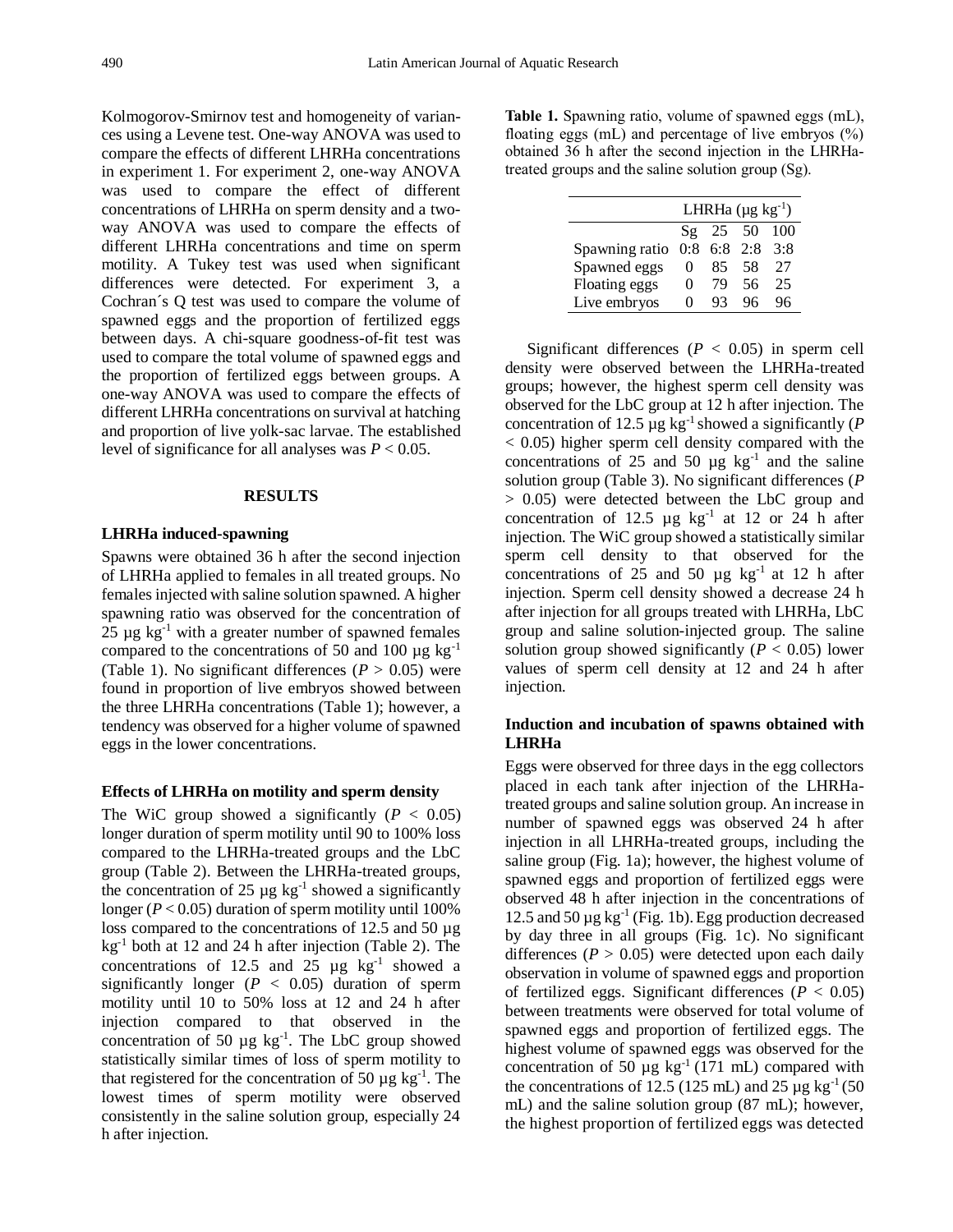|  |  |  | Table 2. Time (s) of loss of different percentages of sperm motility obtained at 12 and 24 h after injection in the LHRHa-     |  |  |  |  |  |
|--|--|--|--------------------------------------------------------------------------------------------------------------------------------|--|--|--|--|--|
|  |  |  | treated groups, wild control group (WiC), laboratory control group (LbC) and the saline solution group (Sg). Values            |  |  |  |  |  |
|  |  |  | expressed as mean $\pm$ standard error. Different superscripts in each column indicate significant differences ( $P < 0.05$ ). |  |  |  |  |  |

|                  |                  |                | Loss of sperm motility $(\%)$     |                            |                     |                            |  |  |
|------------------|------------------|----------------|-----------------------------------|----------------------------|---------------------|----------------------------|--|--|
| Time (h) Group n |                  |                | 10                                | 50                         | 90                  | 100                        |  |  |
|                  | WiC              | 3              | $60 \pm 5^{a\overline{b}}$        | $132 \pm 6^{\rm a}$        | $233 \pm 8^a$       | $943 \pm 7^{\rm a}$        |  |  |
| 12               | L <sub>b</sub> C | 3              | $57 \pm 5^{ab}$                   | $95 \pm 6^{\overline{bc}}$ | $123 \pm 7^{6c}$    | $233 + 22^{\circ}$         |  |  |
|                  | 12.5             | 7              | $77 \pm 5^{\rm a}$                | $118 \pm 4^{ab}$           | $161 \pm 5^{\rm b}$ | $392 \pm 26^{\circ}$       |  |  |
|                  | 25               | 4              | $72 \pm 6^{\circ}$                | $116 \pm 8^{ab}$           | $160 \pm 9^b$       | $806 \pm 15^b$             |  |  |
|                  | 50               | 6              | $43 \pm 2^b$                      | $78 \pm 4^{\circ}$         | $108 \pm 5^{\circ}$ | $187 + 7^{\circ}$          |  |  |
|                  | Sg               | 4              | $40 \pm 2^{b}$                    | $81 + 6^{\circ}$           | $114 \pm 3^{\circ}$ | $167 \pm 8^{\circ}$        |  |  |
| 24               | $Lb$ C           | $\overline{4}$ | $34 \pm 2^{\overline{\text{cd}}}$ | $72 \pm 4^{\text{de}}$     | $108 \pm 5^{bc}$    | $234 \pm 21$ <sup>cd</sup> |  |  |
|                  | 12.5             | 7              | $56 \pm 3^{ab}$                   | $97 \pm 3^{bc}$            | $129 \pm 5^{bc}$    | $351 \pm 10^{\circ}$       |  |  |
|                  | 25               | 6              | $69 \pm 3^{\rm a}$                | $115 \pm 5^{ab}$           | $155 \pm 7^{\rm b}$ | $513 \pm 45^{\rm b}$       |  |  |
|                  | 50               | 4              | $43 \pm 5^{bcd}$                  | $79 \pm 4^{\text{de}}$     | $125 \pm 8^{bc}$    | $230 \pm 24$ <sup>cd</sup> |  |  |
|                  | Sg               | 4              | $28 \pm 5^{\rm d}$                | $64 \pm 1$ <sup>c</sup>    | $55 \pm 5^{\circ}$  | $152 \pm 6^{\rm d}$        |  |  |

**Table 3.** Sperm cell density obtained at 12 and 24 h after injection in the LHRHa-treated groups, the wild control group (WiC), the laboratory control group (LbC) and the saline solution group (Sg). Values expressed as means  $\pm$ standard error. Sp: sperm cells. Different superscripts indicate significant differences  $(P < 0.05)$ .

| Time (h) | Group            | $Sp x 10^7$               |
|----------|------------------|---------------------------|
|          | WiC              | $380 \pm 44^{\rm b}$      |
| 12       | L <sub>b</sub> C | $665 \pm 77$ <sup>a</sup> |
|          | 12.5             | $590 \pm 45^{\circ}$      |
|          | 25               | $360 \pm 36^{\circ}$      |
|          | 50               | $380 \pm 31^{\rm b}$      |
|          | Sg               | $200 \pm 20^{\rm d}$      |
| 24       | $Lb$ C           | $285 \pm 29^{10}$         |
|          | 12.5             | $265 \pm 20^{\circ}$      |
|          | 25               | $170 \pm 14^d$            |
|          | 50               | $225 + 22$ <sup>cd</sup>  |
|          | Sg               | $155 \pm 15^{\rm d}$      |

for the concentration of 12.5  $\mu$ g kg<sup>-1</sup> (32%) followed by the concentrations of  $25 \mu g$  kg<sup>-1</sup> (18%), 50 (16.4%) and the saline solution group (4.6%).

Incubation of fertilized eggs differed between the LHRHa-treated groups. A significant  $(P < 0.05)$ increase in survival at hatching and proportion of live yolk-sac larvae were observed for the concentration of 12.5  $\mu$ g kg<sup>-1</sup> compared with the concentrations of 25 and  $50 \mu g$  kg<sup>-1</sup>. A tendency toward lower survival at hatching and lower proportion of live yolk-sac larvae was observed in the higher LHRHa concentrations, with a significantly lower ( $P < 0.05$ ) value shown for the concentration of 50  $\mu$ g kg<sup>-1</sup> (Table 4).

## **DISCUSSION**

#### **LHRHa induced-spawning**

Superactive LHRH analogues have been used with great success for inducing and synchronizing the spawning of several teleosts (Donaldson *et al.*, 1981; Zohar & Mylonas, 2001). With spotted sand bass, it has also proven to be effective in inducing and synchronizing spawning. In our work,  $25 \mu g \text{ kg}^{-1}$  was the most efficient LHRHa concentration for inducing spawning, with a ratio of 6:8 females. These results are similar to those obtained by Alvariño *et al.* (1992) for European seabass (*Dicentrarchus labrax*), whereby a concentration of 20  $\mu$ g kg<sup>-1</sup> was able to increase the quantity of eggs and ovulation rate (rate of eggs that have been released from the follicle and are ready to be expelled). Other studies have found similar results using low concentrations of LHRHa alone or in combination with other hormones (Arabaci *et al.*, 2001; Denson *et al.*, 2007; Bosak-Kahkesh *et al.*, 2010). Morehead *et al.* (1998) mention that for some species the application of low concentrations is more effective in inducing ovulation and spawning. However, for most teleost, LHRHa is usually applied in concentrations ranging from 1 to 600 µg kg<sup>-1</sup> (Zohar, 1988; Zohar & Mylonas, 2001).

Higher concentrations of LHRHa were less effective with spotted sand bass in increasing the number of spawned eggs or proportion of viable eggs. It has been reported that higher concentrations of LHRHa can cause physical stress resulting in lower egg production due to inhibition of the maturation process (Garcia, 1993). However, it is important to point out that the decrease in egg production observed in our work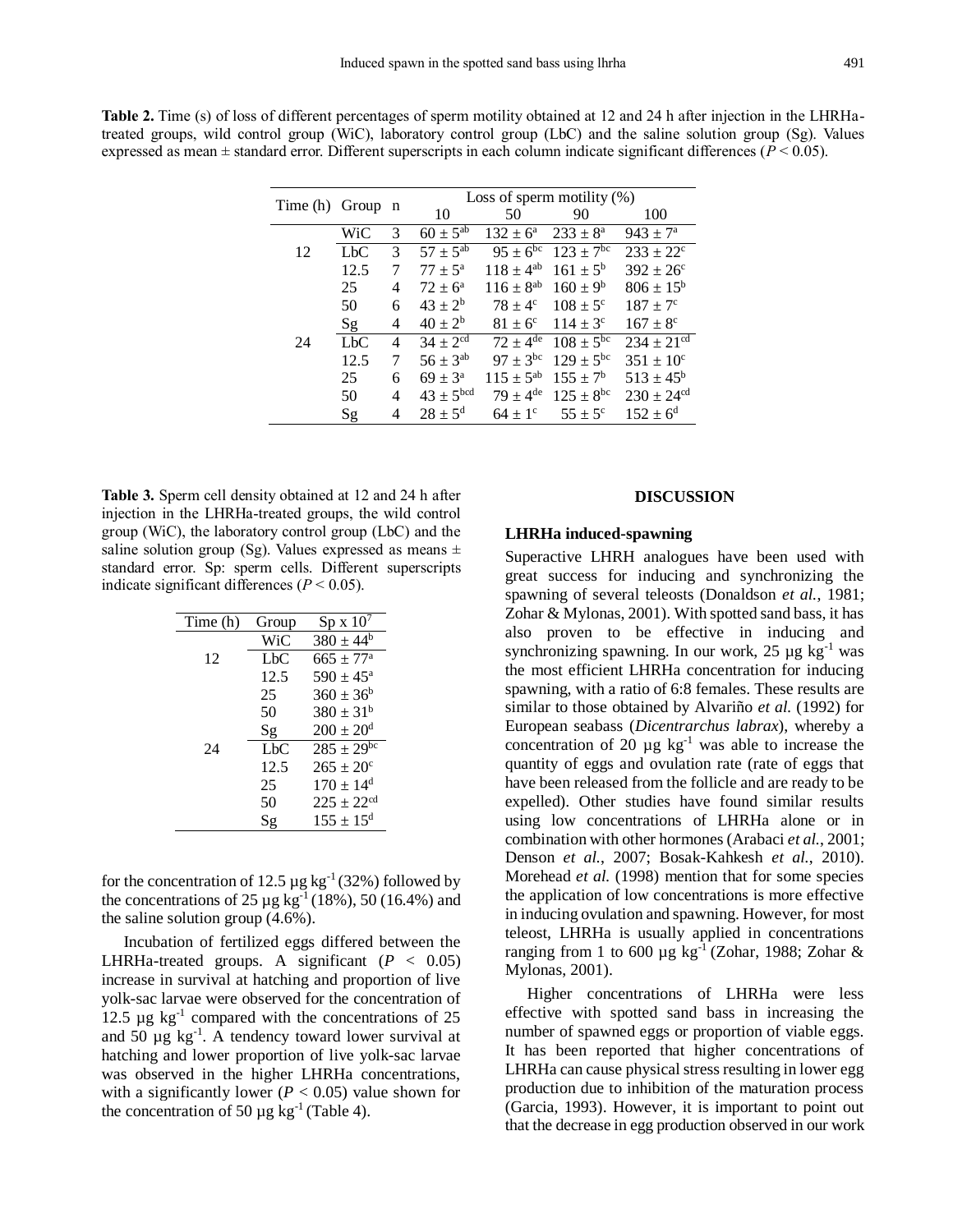

**Figure 1.** Volume of total and fertilized eggs obtained with a single injection of LHRHa in the spotted sand bass. a) volume of eggs obtained 24 h after injection, b) volume of eggs obtained 48 h after injection, c) volume of eggs obtained 72 h after injection. Sg: saline solution group.

was not accompanied by a decrease in egg viability. This could be explained by the fact that LHRHa does not cause significant side effects and manual spawning was carried out during the optimal time period, ensuring a high egg viability as stated by Zohar & Mylonas (2001). Females injected with saline solution did not spawn or show any effect caused from the injection. This agrees with the results obtained by Barry *et al.* (1995) for walleye (*Stizostedion vitreum*), whereby the control group reached neither ovulation nor spawning.

Latency period between final injection and initial egg release for spotted sand bass was approximately 36 h. Several studies have found latency periods as early as 14 h or as late as 48 h after injection. This period de**Table 4.** Percentage of survival at hatching (Sh) and proportion of live yolk-sac larvae (Ll) obtained from spawns collected 48 h after injection of the LHRHatreated groups. Values expressed as mean ± standard error. Er: embryos per replicate. Different superscripts in each column indicate significant differences  $(P < 0.05)$ .

| LHRHa $(\mu g kg^{-1})$ Er | -Sh                                               | H |
|----------------------------|---------------------------------------------------|---|
| 12.5                       | 100 $86.2 \pm 2.3^{\circ}$ 77.0 $\pm 5.8^{\circ}$ |   |
| 25                         | 100 $28.4 \pm 7.0^b$ $22.0 \pm 8.6^b$             |   |
| 50                         | 100 $10.1 \pm 2.2^{\circ}$ $5.0 \pm 2.3^{\circ}$  |   |

pends on water temperature, physiology of species and whether LHRHa is applied alone or in combination with other hormones (Arabaci *et al.*, 2001; Takushima *et al.*, 2004; Bosak-Kahkesh *et al.*, 2010).

#### **Effects of LHRHa on motility and sperm density**

Maximum duration of sperm motility recorded at 12 and 24 h was observed for the WiC group, which probably was related to the fact that spotted sand bass males were captured during breeding season (February-July) (Ocampo, 2002). This means that the fish were under optimal environmental conditions, including the presence of mature females. In LHRHa-treated groups, the concentration of  $25 \mu g$  kg<sup>-1</sup> showed the longest duration of sperm motility, followed by the concentration of 12.5  $\mu$ g kg<sup>-1</sup>. This appears to confirm that for spotted sand bass LHRHa is more efficient in low concentrations. On the other hand, the fact that the LbC group had higher sperm motility values than the group injected with saline solution shows the negative effect caused by handling techniques since both groups received the same treatment except for the injection.

The highest sperm motility values in the LHRHatreated groups were reached 12 h after injection for the concentration of 25  $\mu$ g kg<sup>-1</sup>. Garcia (1993) and Mylonas *et al.* (1997) mention that the effect of a single injection of LHRHa has a short duration, possibly a few hours, but that the exact time depends on the particular species and reproductive state of the fish. For spotted sand bass, the effect of a single injection ended approximately 12 h after injection, since after 24 h the values of sperm motility decreased in the LHRHa-treated groups.

According to Nagahama (1994), it is probable that injection of LHRHa stimulates an increase of gonadotropin hormones (GtH), which results in a higher production of the steroid 17α20β-DP. An increase in plasma levels of this steroid causes an elevation of  $pH$  of sperm duct  $(\sim 8.0)$  and accumulation of cAMP (cyclic adenosine monophosphate) inside sperm cells, stimulating the acquisition of sperm motility. The higher sperm motility values found in the LHRHa-treated groups compared to the LbC and saline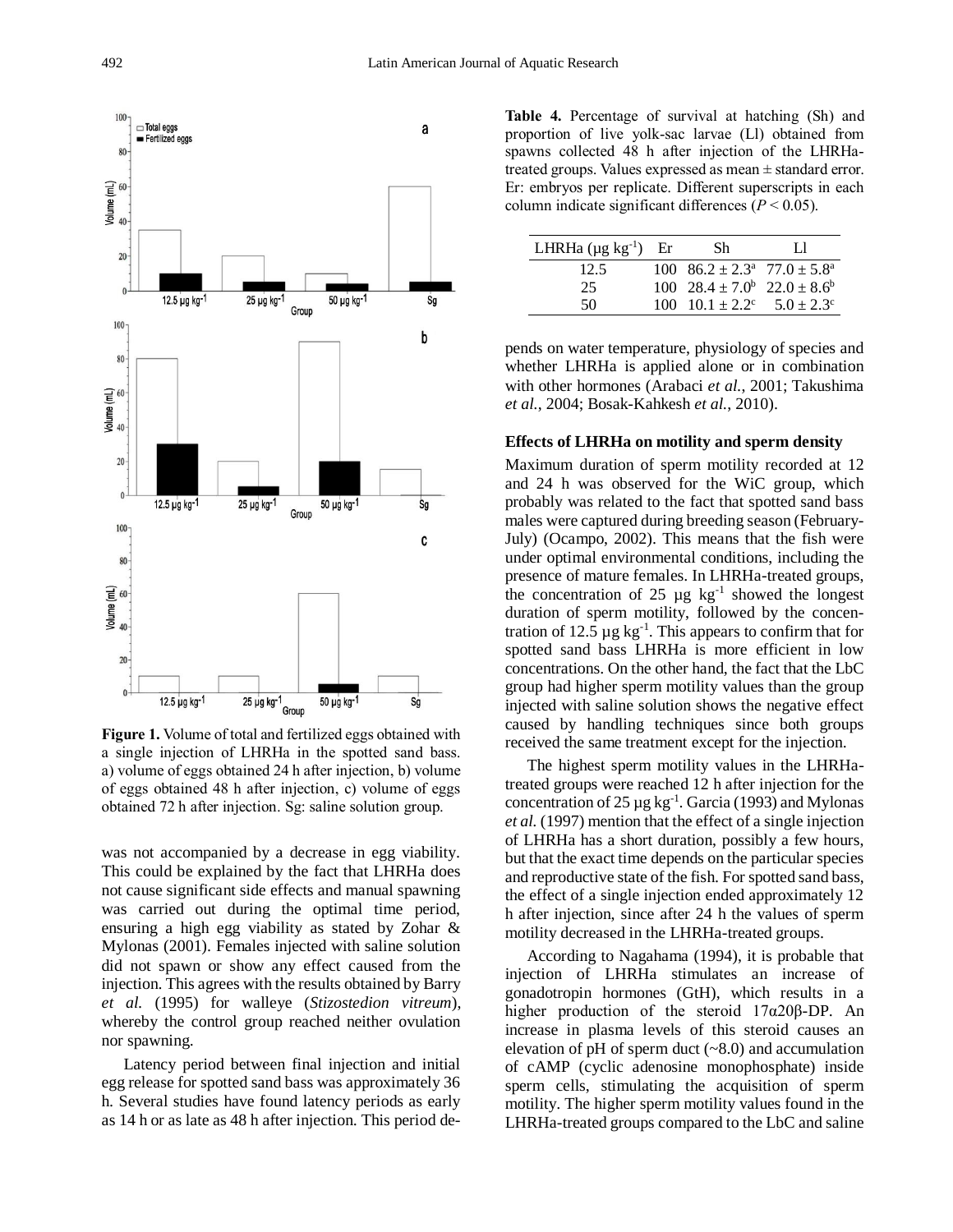solution groups are probably the result of this process, which allows for a potential increase in sperm motility. However, for spotted sand bass, the increase in sperm motility caused by the injection of LHRHa was not enough to reach the levels observed in the WiC group. Tvedt *et al*. (2001) report that the application of a weekly injection of LHRHa in Atlantic halibut (*Hippoglossus hippoglossus*) produces an increase in sperm motility only after 40 days from the time of the first injection.

Sperm cell density after the LHRHa injection was higher at 12 h in all groups compared to 24 h. Mylonas *et al.* (1997) report that LHRHa administrated through injection produces an increase of the GtH II, therefore reducing sperm cell density due to the production of seminal fluid and testes hydration, which are processes associated with the final stages of testes maturity and spermiation. Similar results have been observed in yellowtail flounder (*Pleuronectes ferrugineus*) (Clearwater & Crim, 1998), plaice (*P. platesa*) (Vermeirssen *et al.*, 1998), winter flounder (*P. Americannus*) (Shaangguan & Crim, 1999), Atlantic halibut (Tvedt *et al*., 2001) and pejerrey (*Odontesthes bonariensis*) (Miranda *et al.*, 2005). The observed reduction in sperm cell density 24 h after injection in all LHRHa-treated groups is probably the result of the increase in seminal fluid caused by the LHRHa injection. However, it is difficult to explain the observed decrease in sperm cell density in the LbC group. Garcia (1993) mentions that this could be the result of physiological stress produced by handling techniques. Additionally, Kime (1993) mentioned that in closed recirculating water systems the pheromones of treated fish can affect control groups.

In spotted sand bass, the effect of a single LHRHa injection on sperm cell density is short-lived. This is consistent with that reported by Garcia (1993) for rabbit fish (*Siganus guttatus*) in which case semen must be collected 24 h after the first injection since beyond this time the sperm volume decreases back to normal levels. Mylonas *et al*. (1997) reported that the short duration of the LHRHa effect is not exclusive to this neuro hormone. Similar results have been obtained with different species by injecting HCG or other gonadotropin preparations. These authors also suggest that an increase in the production of seminal fluid is the first effect caused by the increase of plasma levels of GtH II, and that to observe an increase in sperm cell density, a sustained treatment is necessary through LHRHa delivery systems or repetitive injections.

## **Induction and incubation of spawns obtained with LHRHa**

Using the results obtained in the first experiment, we decided to use a lower concentration of LHRHa with the purpose of increasing the number of spawned and fertilized eggs. However in this case, only the proportion of fertilized eggs was higher compared to the other LHRHa concentrations used. The higher volume of eggs obtained in all groups for several days was probably caused by the characteristics of the closed recirculating system used. The egg collectors of the system provided more suitable conditions for obtaining multiple spawns by eliminating the need to obtain spawns manually. The system was isolated, reducing human interference to a minimum; and the fish used were acclimated for a period of two weeks prior to the experiment and probably were in an advanced stage or even had completed the process of vitellogenesis at the moment of applying the LHRHa injection. It has been reported that degree of ovarian development and proximity to spawning will influence responsiveness to hormone preparations (Denson *et al*., 2007).

Although we obtained spawns for three days, the volume of unfertilized eggs was high in all LHRHatreated groups, including the saline solution group. This was probably caused by the design used in the tanks to collect eggs. After eggs are expelled by females, they have only a few minutes to be fertilized before going from the tank through the main conduct to the recollection system. If this time is not enough to allow for proper contact between eggs and sperm, it can cause many viable eggs to die. Additionally, if the recirculation velocity of tank water is high, the contact time between gametes could be reduced. However, we cannot rule out that our results could be affected by other factors such as lack of synchronicity between females and males, age, nutrition and health status, and other environmental factors due to the wild origin of the broodstock used. The interaction of these factors can explain the variation observed between days 2 and 3 for the concentration of 50  $\mu$ g kg<sup>-1</sup>.

Another factor that could explain the higher number of fertilized eggs obtained 48 h after injection is the increase in seminal fluid produced by the LHRHa injection. This increase probably causes sperm to become less dense thereby increasing its capacity to fertilize mature eggs (Vermeirssen *et al*., 1998; Asturiano *et al*., 2005). The observed reduction in sperm cell density 24 h after injection in all LHRHatreated groups supports this.

## **Use of LHRHa**

One reason why LHRH analogues have become widely used is that in theory they cause no negative side effects, even in higher concentrations. Although in the first experiment the proportion of floating viable eggs was not affected by the LHRHa concentration, the use of higher concentrations in the third experiment provoked a significant decrease in survival at hatching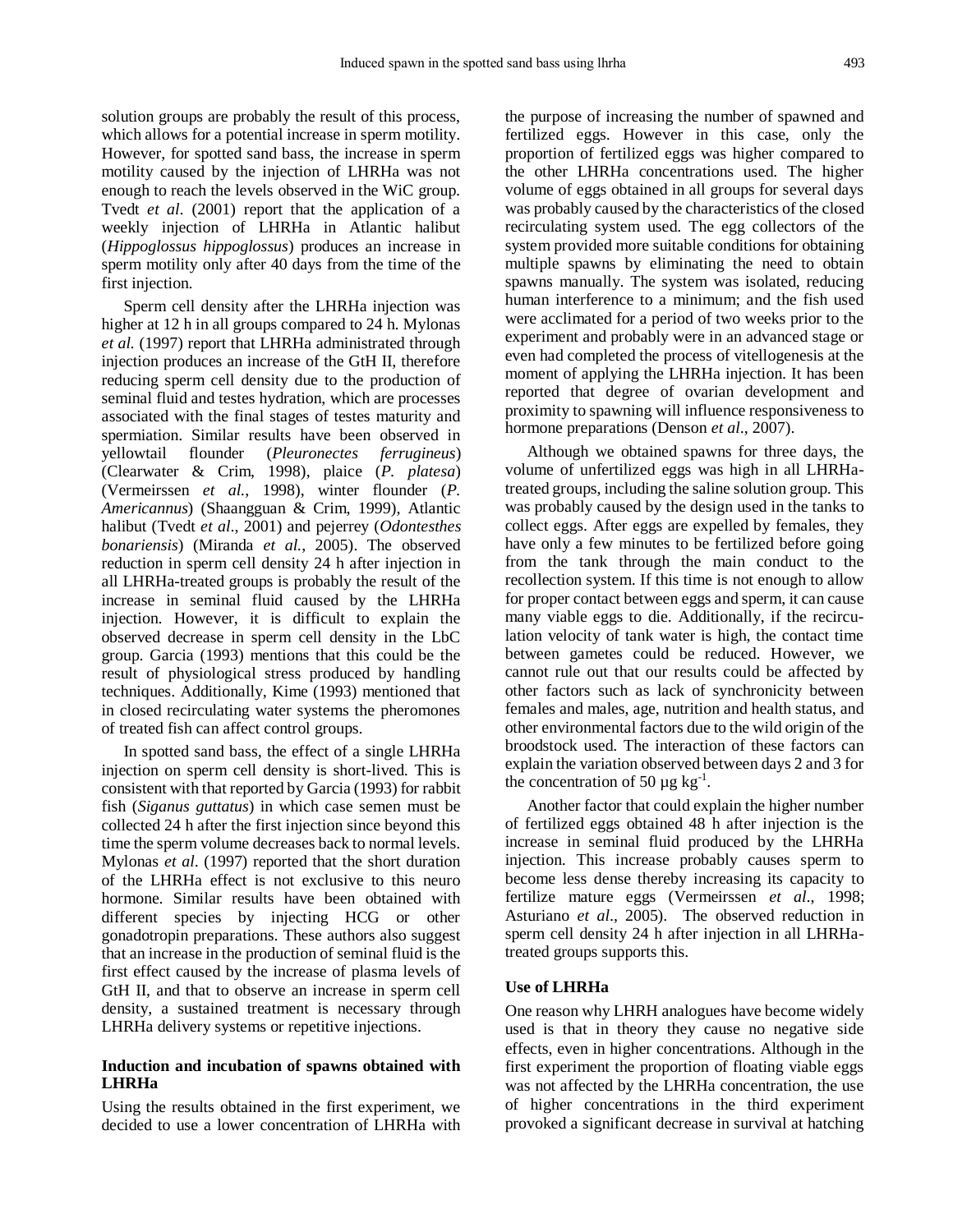and proportion of live yolk-sac larvae after incubation. Alvariño *et al.* (1992) report that stress associated with handling and sampling or elevated hormonal concentrations can produce harmful effects on the reproduction process, hatching percentage and larval survival. This could explain the lower hatching percentages obtained after incubation for the concentrations of 25 and 50  $\mu$ g kg<sup>-1</sup>. King & Pankhurst (2004) report for Atlantic salmon (*Salmo salar*) a high hatching rate (>80%) but a lower survival rate of fish injected with LHRHa compared with control fish. However, Barry *et al.* (1995) found in experiments with walleye that LHRHa applied in a single injection was enough to induce final maturation and ovulation without causing negative effects to the fish, the percentage of fertilized eggs or larval survival. Additionally, Donaldson et al. (1981) report that survival until first stages of the larval period was higher (98%) in LHRHa-treated groups  $(0.1 \text{ and } 0.2 \text{ mg kg}^{-1})$ compared to the control group (93%).

Hormonal stimulation is capable of inducing and synchronizing the spawning of several females for massive egg production, allowing for the planning and management of farming activities. In this case, LHRHa was highly efficient in inducing the spawning of wild females of spotted sand bass that presented eggs of a minimum diameter of 400  $\mu$ m and for improving sperm motility in males. According to results obtained, the optimum concentration for spotted sand bass is 12.5 µg  $kg^{-1}$  for females and 25  $\mu$ g kg<sup>-1</sup> for males. With the use of these two concentrations it will be possible to obtain frequent spawns without any negative side effects on hatching rate or proportion of live yolk-sac larvae. This will allow for the production of gametes that will be used in triploidy induction experiments.

## **ACKNOWLEDGEMENTS**

This project has been supported by the Consejo Nacional de Ciencia y Tecnología (CONACYT) of Mexico (Project 3166-B) and by the Comisión de Operación y Fomento de Actividades Académicas (COFAA-IPN). Special thanks to James Patrick Killough (research professor of the Universidad del Papaloapan) and Lyn Fuchs for editorial improvements.

#### **REFERENCES**

Álvarez-González, C.A., R. Civera-Cerecedo, J.L. Ortiz-Galindo, S. Dumas, M. Moreno-Legorreta & T. Grayeb-del Alamo. 2001. Effect of dietary protein level on growth on body composition of juvenile spotted sand bass, *Paralabrax maculatofasciatus*, fed practical diets. Aquaculture, 194: 151-159.

- Álvarez-González, C.A., J.L. Ortiz-Galindo, S. Dumas, S. Martínez-Díaz, D.E. Hernández-Ceballos, T. Grayebdel Alamo, M. Moreno-Legorreta, R. Peña-Martínez & R. Civera-Cerecedo. 2000. Effect of stocking density on the growth and survival of spotted sand bass *Paralabrax maculatofasciatus* larvae in a closed recirculating system. J. World Aquacult. Soc., 32: 130- 137.
- Alvariño, J.M., M. Carrillo, S. Zanuy, F. Prat & E. Mañanos. 1992. Pattern of sea bass oocyte development after ovarian stimulation by LHRHa. J. Fish Biol., 41: 965-970.
- Arabaci, M., Ç. Hasmet & S. Mustafa. 2001. Induction of spawning in common carp (*Cyprinus carpio*) using LHRHa ([d-ser (tbu)6, pro9-net]-LHRH) combined with haloperidol: effects of different treatment time and determination of latency period dependence on temperature. Turk. J. Fish. Aquat. Sci., 1: 1-5.
- Asturiano, J.F., L. Pérez, D.L. Garzón, S.D. Peñaranda, F. Marco-Jiménez, S. Martínez-Llorens, A. Tomás & M. Jover. 2005. Effect of different methods for the induction of spermiation on semen quality in European eel. Aquac. Res., 36: 1480-1487.
- Avilés-Quevedo, A., U. McGregor-Pardo, R. Rodríguez-Ramos, O. Hirales, M. Huerta-Bello & M. Iizwa. 1995. Biología y cultivo de la cabrilla arenera *Paralabrax maculatofasciatus* (Steindachner, 1868). Centro de Investigaciones Pesqueras, La Paz, B.C.S., 85 pp.
- Barry, T., J. Riebe. J. Parrish & J. Malison. 1995. 17α, 20β-dihydroxy-4-pregnen-3-one stimulates cortisol production by rainbow trout interrenal tissue in vitro: mechanism of action. In: F.W. Goetz & P. Thomas (eds.). Proceedings of the V International Symposium on the Reproductive Physiology of Fish. Austin, Texas, 2-8 July, pp. 325-329.
- Bosak-Kahkesh, F., M. Yooneszadeh-Feshalami, F. Amiri & M. Nickpey. 2010. Effect of ovaprim, ovatide, HCG, LHRH-A2, LHRHA2+CPE and carp pituitary in benni (*Barbus sharpeyi*) artificial breeding. Global Vet., 4: 209-214.
- Brzuska, E. 1999. Artificial spawning of herbivorous fish: use of an LHRH-a to induce ovulation in grass carp *Ctenopharyngodon idella* (Valenciennes) and silver carp *Hypophthalmichthys molitrix* (Valenciennes). Aquac. Res., 30: 849-856.
- Carrillo, M., S. Zanuy, F. Prat, J. Cerda, J. Ramos, E. Mañanos & N. Bromage. 1995. Sea bass (*Dicentrarchus labrax*). In: N. Bromage & R. Roberts (eds.). Broodstock management, egg and larval quality. Wiley-Blackwell, Oxford, pp. 138-168.
- Cek, S. & M.A. Gökce. 2006. The effects of [D-Ala6 Pro9 NEt]-LHRHa and LHRHa + pimozide on plasma sex steroid profiles in adult female seabream (*Sparus aurata*). Pakistan J. Biol. Sci., 9: 1486-1491.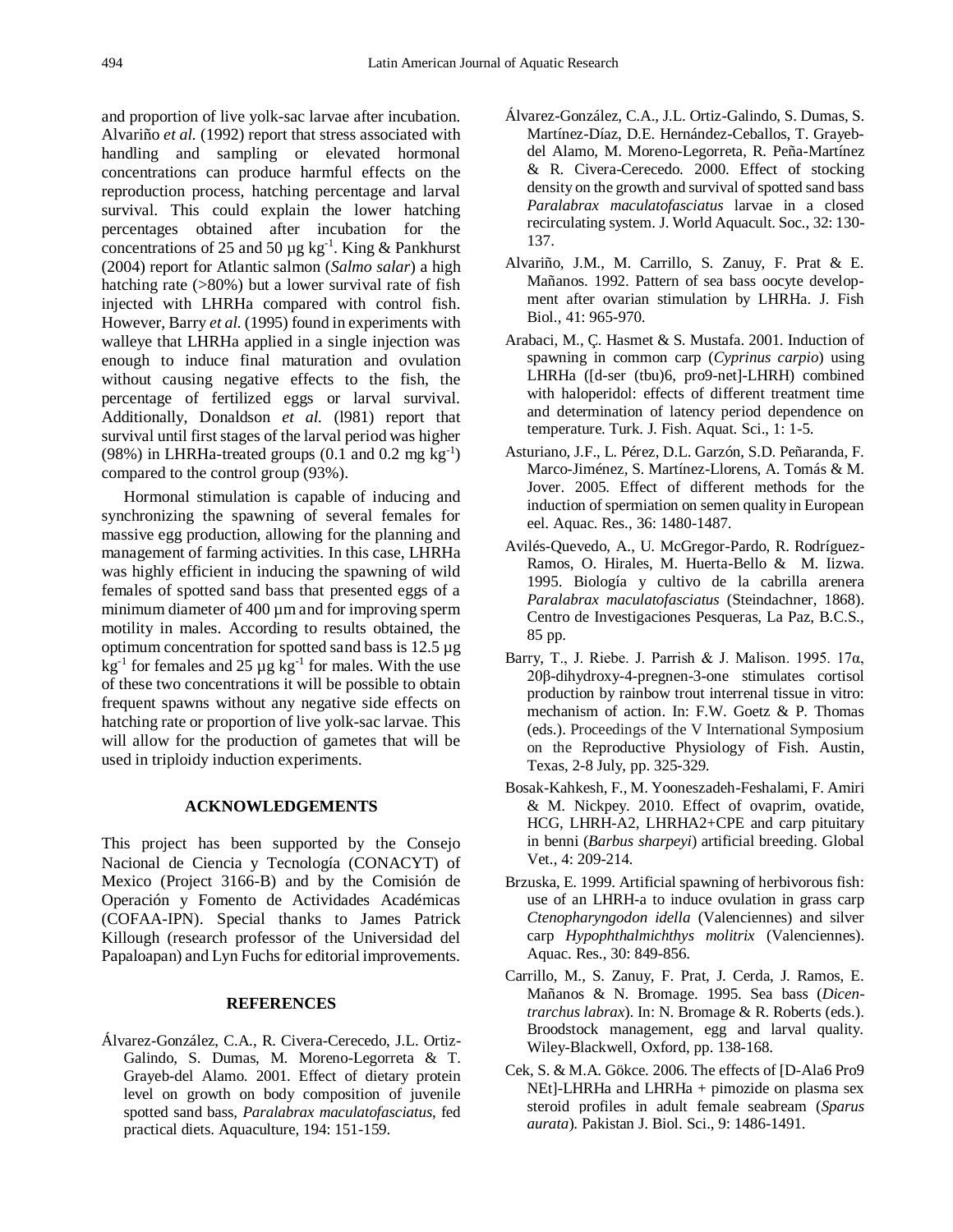- Clearwater, S.J. & L.W. Crim. 1998. Gonadotrophin releasing hormone-analogue treatment increases sperm motility, seminal plasma pH and sperm production in yellowtail flounder *Pleuronectes ferrogineus*. Fish Physiol. Biochem., 19: 349-357.
- Coffin, D.L. 1959. Laboratorio clínico en medicina veterinaria. La Prensa Médica Mexicana, México, D.F., 335 pp.
- Denson, R.M., E.W. Jenkins, L.D. Berlinsky & T.I.J. Smith. 2007. A comparison of human chorionic gonadotropin and luteinizing hormone releasing hormone analogue for ovulation induction in black sea bass *Centropristis striata* (Linnaeus, 1758). Aquac. Res., 38: 918-925.
- Donaldson, E.M. & G.A. Hunter. 1983. Induced final maturation, ovulation and spermation in cultured fish. In: W.S. Hoar, D.J. Randall & E.M. Donaldson (eds.). Fish physiology. Vol. IX, Part B: Reproduction. Academic Press, Orlando, pp. 351-403.
- Donaldson, E.M., G.A. Hunter & H.M. Dye. 1981. Induced ovulation in coho salmon (*Oncorhynchus kisutch*). II. Preliminary study of the use of LH-RH and two high potency LH-RH analogues. Aquaculture, 26: 129-141.
- Duncan, N.J., G.A. Rodríguez-Montes de Oca, D. Alok & Y. Zohar. 2003. Effects of controlled delivery and acute injections of LHRHa on bullseye puffer fish (*Sphoeroides annulatus*) spawning. Aquaculture, 218: 625-635.
- Felip, A., F. Piferrer, S. Zanuy & M. Carrillo. 2001. Comparative growth performance of diploid and triploid European sea bass over the first four spawning seasons. J. Fish Biol., 58: 76-88.
- Garcia, L.M. 1993. Sustained production of milt in rabbitfish, *Siganus guttatus* Bloch, by weekly injection of luteinizing hormone-releasing hormone analogue (LHRHa). Aquaculture, 113: 261-267.
- Grayeb-del Alamo, T. 2001. Efecto de la densidad en el crecimiento de la cabrilla arenera *Paralabrax maculatofasciatus* (Percoidei:Serranidae) cultivada en jaulas flotantes. Masther´s Thesis, CICIMAR-IPN, Mexico, 119 pp.
- Kime, D.E. 1993. Classical and non-classical reproductive steroids in fish. Rev. Fish Biol. Fisher., 3: 160-180.
- King, H.R. & N.W. Pankhurst. 2004. Effect of short-term temperature reduction on ovulation and LHRHa responsiveness in female Atlantic salmon (*Salmo salar*) maintained at elevated water temperatures. Aquaculture, 238: 421-436.
- Lluch-Cota, D. 1995. Aspectos reproductivos de la cabrilla arenera *Paralabrax maculatofasciatus* (Pisces:Serranidae) en Bahía Magdalena-Almejas, Baja California Sur, México. Masther´s Thesis, CICIMAR-IPN, Mexico, 174 pp.
- Martínez-Brown, J.M. 2007. Efecto del nivel de inclusión de ácidos grasos esenciales y proteína en el alimento de reproductores de cabrilla arenera *Paralabrax maculatofasciatus* (Percoidei: Serranidae) sobre la calidad de las primeras fases de vida. Master´s Thesis, CICIMAR-IPN, Mexico, 99 pp.
- Miranda, L.A., M.C. Cassara & G.M. Somoza. 2005. Increase in milt production by hormonal treatment in the pejerrey fish *Odontesthes bonariensis* (Valenciennes, 1835). Aquac. Res., 36: 1473-1479.
- Morehead, D., N. Pankhurst & A. Ritar. 1998. Effect of treatment with LHRH analogue on oocyte maturation, plasma sex steroid levels and eggs production in female striped trumpeter *Latris lineata* (Latreidae). Aquaculture, 169: 315-331.
- Mylonas, C.C., A. Gissis, Y. Magnus & Y. Zohar. 1997. Hormonal changes in male white bass (*Morone chrysops*) and evaluation of milt quality after treatment with a sustained-release GnRHa delivery system. Aquaculture, 153: 301-311.
- Nagahama, Y. 1994. Endocrine regulation of gametogenesis in fish. Int. J. Dev. Biol., 38: 217-229.
- Nayak, P.K., T.K. Mishra, B.N. Singh, A.K. Pandeyab & R.C. Das. 2001. Induced maturation and ovulation in *Heteropneustes fossilis* by using LHRHa, pimozide and ovaprim for production of quality eggs and larvae. Indian J. Fish., 48(3): 269-275.
- Ngamvongchon, S., O. Pawaputanon, W. Leelapatra & W. Johnson. 1988. Effectiveness of an LHRH analogue for the induced spawning of carp catfish in Northeast Thailand. Aquaculture, 74: 35-40.
- Ocampo, C.J.A. 2002. Desarrollo gonádico y actividad reproductiva de la cabrilla arenera *Paralabrax maculatofasciatus* (Teleostei: Serranidae) en la Bahía de La Paz, Baja California Sur. Master´s Thesis, CICIMAR-IPN, Mexico, 78 pp.
- Piferrer, F., B. Beaumont, C.J.C. Falguiere, D.M. Flajshans, P.E. Haffray & L. Colombo. 2009. Polyploid fish and shellfish: production, biology and applications to aquaculture for performance improvement and genetic containment, Aquaculture, 293: 125-156.
- Rodríguez-Gutiérrez, M. 1992. Técnicas de evaluación cuantitativa de la madurez gonádica en peces. AGT, México, 79 pp.
- Rosales-Velázquez, M.O. 1997. Efecto de la alimentación sobre los desoves de la cabrilla arenera *Paralabrax maculatofasciatus* (Teleostei:Serranidae) mantenida en cautiverio. Master's Thesis, CICIMAR-IPN, Mexico, 70 pp.
- Shaangguan, B. & L.W. Crim 1999. Seasonal variations in sperm productions and sperm quality in male winter